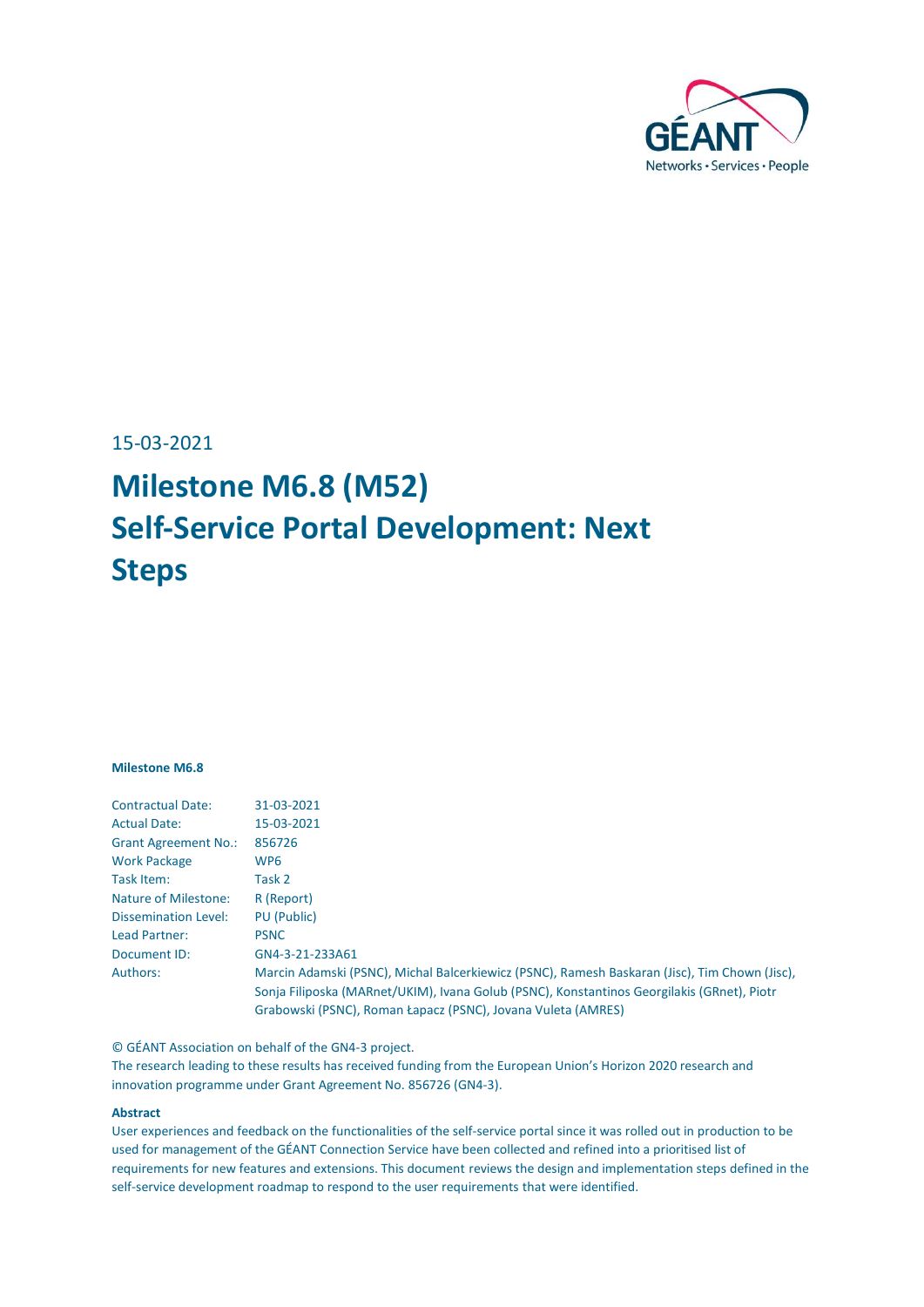

## **Table of Contents**

| <b>Executive Summary</b> |                   |                                                  | $\mathbf{1}$   |
|--------------------------|-------------------|--------------------------------------------------|----------------|
| 1                        | Introduction      |                                                  | $\overline{2}$ |
| $\overline{2}$           |                   | SSP and SPA Platform Evolution                   | 3              |
|                          | 2.1               | <b>Automated Topology Management</b>             | 4              |
|                          | 2.2               | <b>Policy Management Implementation</b>          | 5              |
|                          | 2.3               | <b>Service Testing</b>                           | 6              |
|                          | 2.4               | Platform Integration with eduGAIN                | 6              |
|                          | 2.5               | Platform Extensions for the GÉANT IP Service     | 7              |
|                          | 2.6               | Platform Extensions for the GÉANT MD-VPN Service | 8              |
| 3                        | Conclusions<br>10 |                                                  |                |
| References               |                   |                                                  | 11             |
| Glossary                 |                   |                                                  | 12             |

# **Table of Figures**

| Figure 2.1: SPA platform components for service management on top of the OpenNSA                          |    |
|-----------------------------------------------------------------------------------------------------------|----|
| specific components and GÉANT external tools                                                              | 3  |
| Figure 2.2: Inventory GUI in the SSP portal (screenshot from GCS)                                         | 4  |
| Figure 2.3: Inventory GUI with topology modification functionalities (screenshot from<br>the testbed)     | 5. |
| Figure 2.4: SPA platform integration with SaltStack for implementing the GÉANT IP<br>golden configuration | 8  |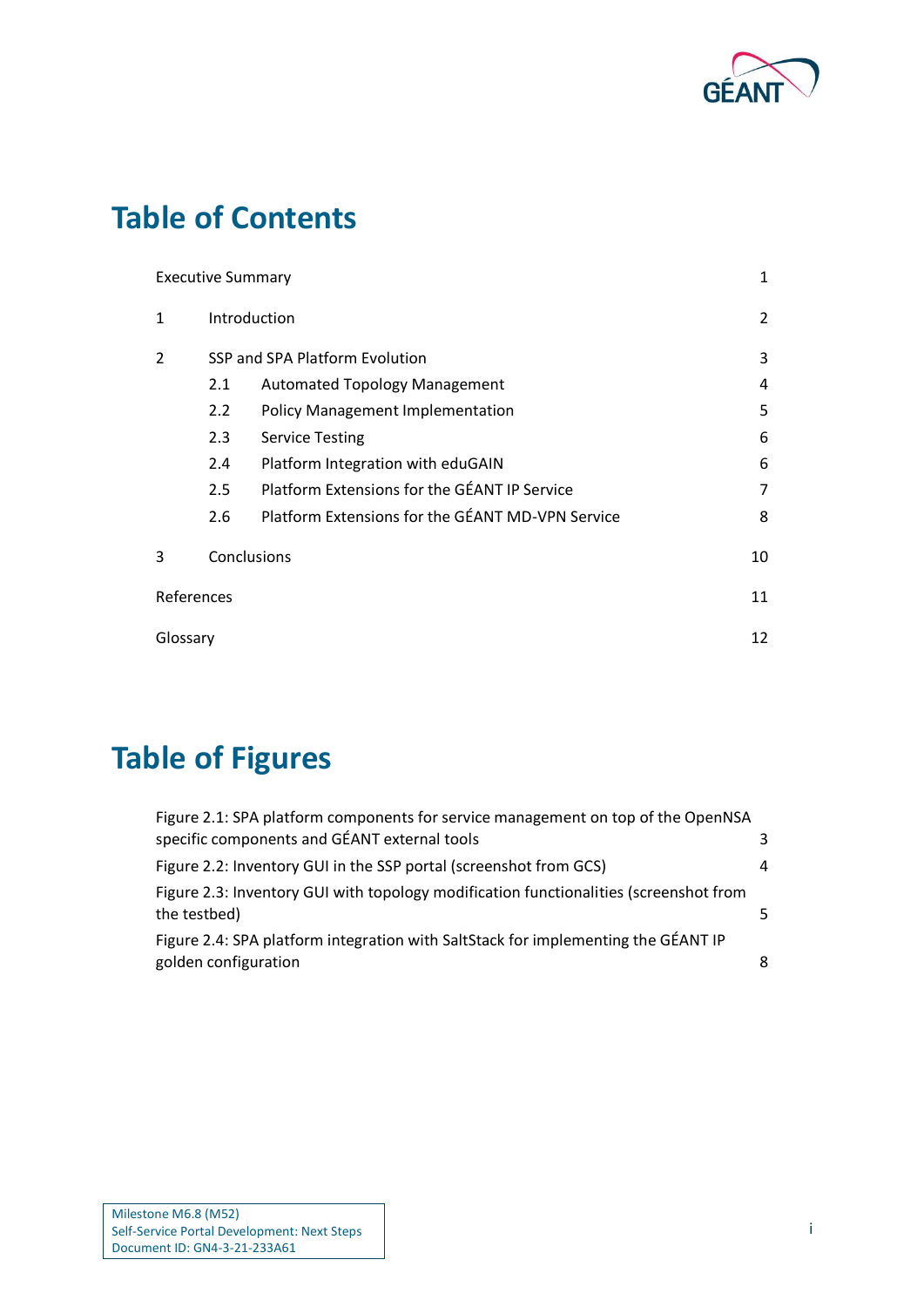

# <span id="page-2-0"></span>**Executive Summary**

Implementation of the Service Provider Architecture (SPA) platform has been successful in providing a service management digital platform for the GÉANT Connection Service (GCS) for use by the GÉANT network engineering team. The self-service portal belonging to the platform provides a user interface that enables a consolidated view of all service instances, network topology elements and available actions.

Based on their initial experiences when using the platform, users and service designers have identified a number of enhancements and new functionalities that can be added to the SPA platform to improve and enrich its capabilities. The development team working in WP6 liaised closely with the operations team in WP7 to define a number of functional requirements, which were used as the basis for the development of a roadmap for the future evolution of the SPA platform.

The implementation of the new functionalities is being carried out in an incremental fashion where all the relevant parties are involved in the design process, which is then followed by sprints of development and testing before any new feature is released into production and offered to the users. These efforts are currently focused on several different extensions that are being developed in parallel, each in a different stage of the implementation process. The next versions of the SPA platform will enable editing of the network topology used for GCS and implementation of policy management rules to control which specific functionalities are available to different users who access the system via the eduGAIN SSO.

The most complex of these enhancements entail the use of the SPA platform components to manage the service lifecycle of the GÉANT IP service and to support the management of the MD-VPN inventory, both of which are currently in the finishing stages of the design process and still have a number of implementation phases ahead.

In addition to the work required to develop and release new versions of the SPA platform, the development team is also working on the day-to-day support of the production platform instance and the enriched testing and development environments.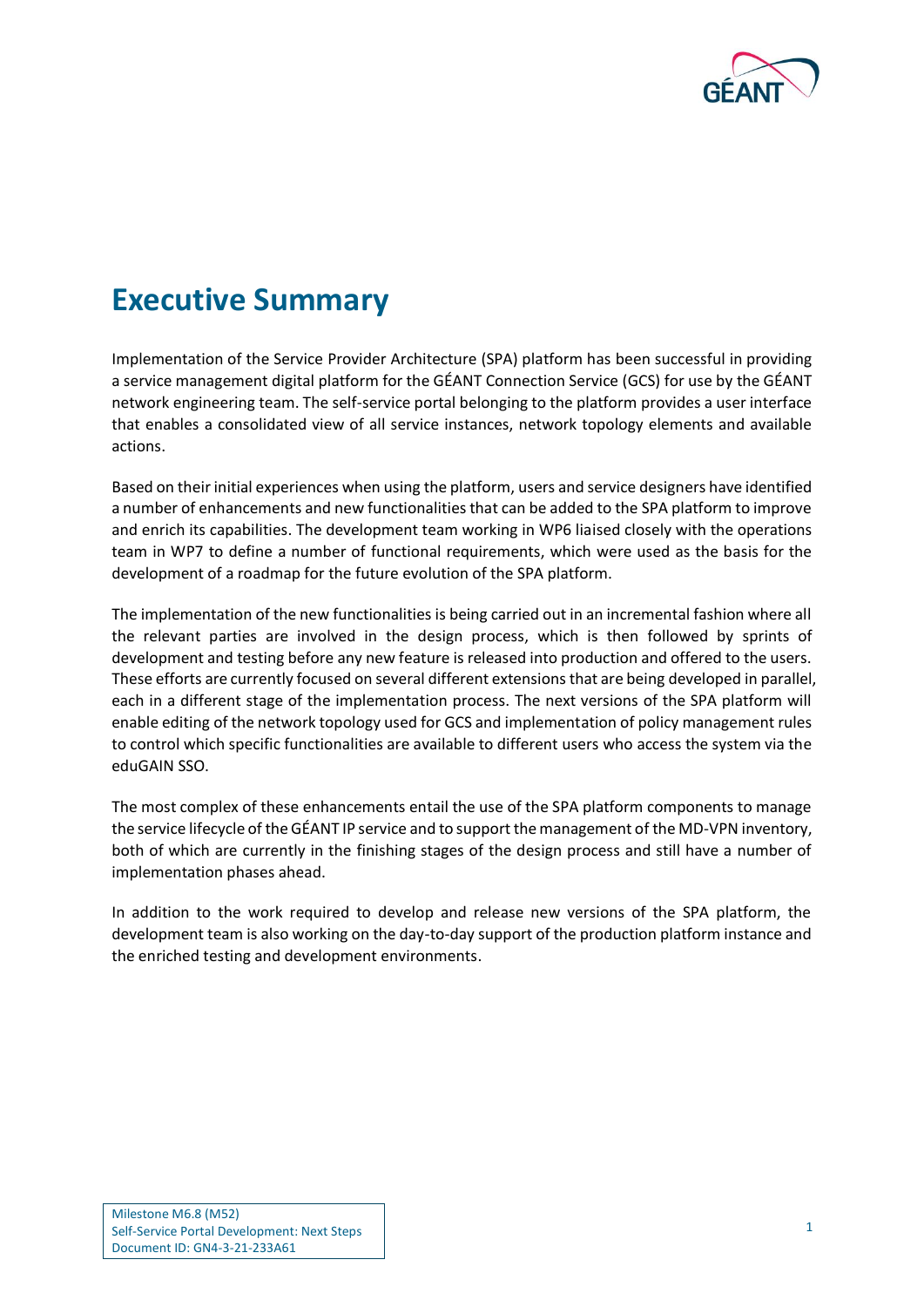

## <span id="page-3-0"></span>**<sup>1</sup> Introduction**

The Self-Service Portal (SSP) is the graphical user interface (GUI) that is currently being used by the GÉANT NOC staff to manage the production GÉANT Connection Service. The SSP is the external component of the implemented service management platform based on the Service Provider Architecture (SPA). The functionalities provided in the SSP are executed by orchestrating different SPA components that manage the GCS lifecycle. The actual implementation of the service in the network is done by interfacing with OpenNSA [\[NSA\]](#page-12-1) agents that are managed by the Network & Network Service Evolution & Future Planning task (Task 2) of the Network Core Infrastructure and Core Service Evolution and Operations work package (WP7) in the GN4-3 project.

Upon the initial rollout of SSP and the underlying SPA components at the beginning of the GN4-3 project, Task 2 Network Services Evolution & Development of GN4-3 WP6 Network Technologies and Services Development has been serving as support to ensure the smooth operation of GCS management using the SSP. Although the SSP layout and functionalities have been designed and implemented according to NOC specifications, initial user experiences, as well as the OpenNSA development work by the WP7 team, have led to gathering and refining further requirements for additional features and functionalities that should be offered by the SSP and the SPA platform. Furthermore, the positive results obtained from using SPA for GCS management have led to the possibility being considered of extending the platform to support the management of other WP7 services such as the GÉANT IP service and the MD-VPN service.

The WP6 T2 development team has already started the process of design and implementation of the new functionalities to respond to the needs and expectations of the current and prospective users of the SSP. This document gives details of the current status of this process and outlines the next planned steps in the evolution of the SSP and its underlying SPA components. Each new feature is envisioned as an independent step that can be rolled out in a new SPA version so that the new functionalities are pushed into production and made available to the users as soon as possible.

The SSP and SPA evolution roadmap has been defined in close collaboration with the users and WP7 to prioritise work on the list of newly requested features not only based on complexity but also to align it with the related activities in WP7 so that changes in the network management components are reflected in the service management platform. Regular meetings with the users and the WP7 team enable dynamic adjustments and re-evaluation of priorities in response to changes and unforeseen external factors.

Each sub-section in Section [2](#page-4-0) of this document is devoted to a different capability that will be implemented in the platform. Conclusions are drawn up in Section [3.](#page-11-0)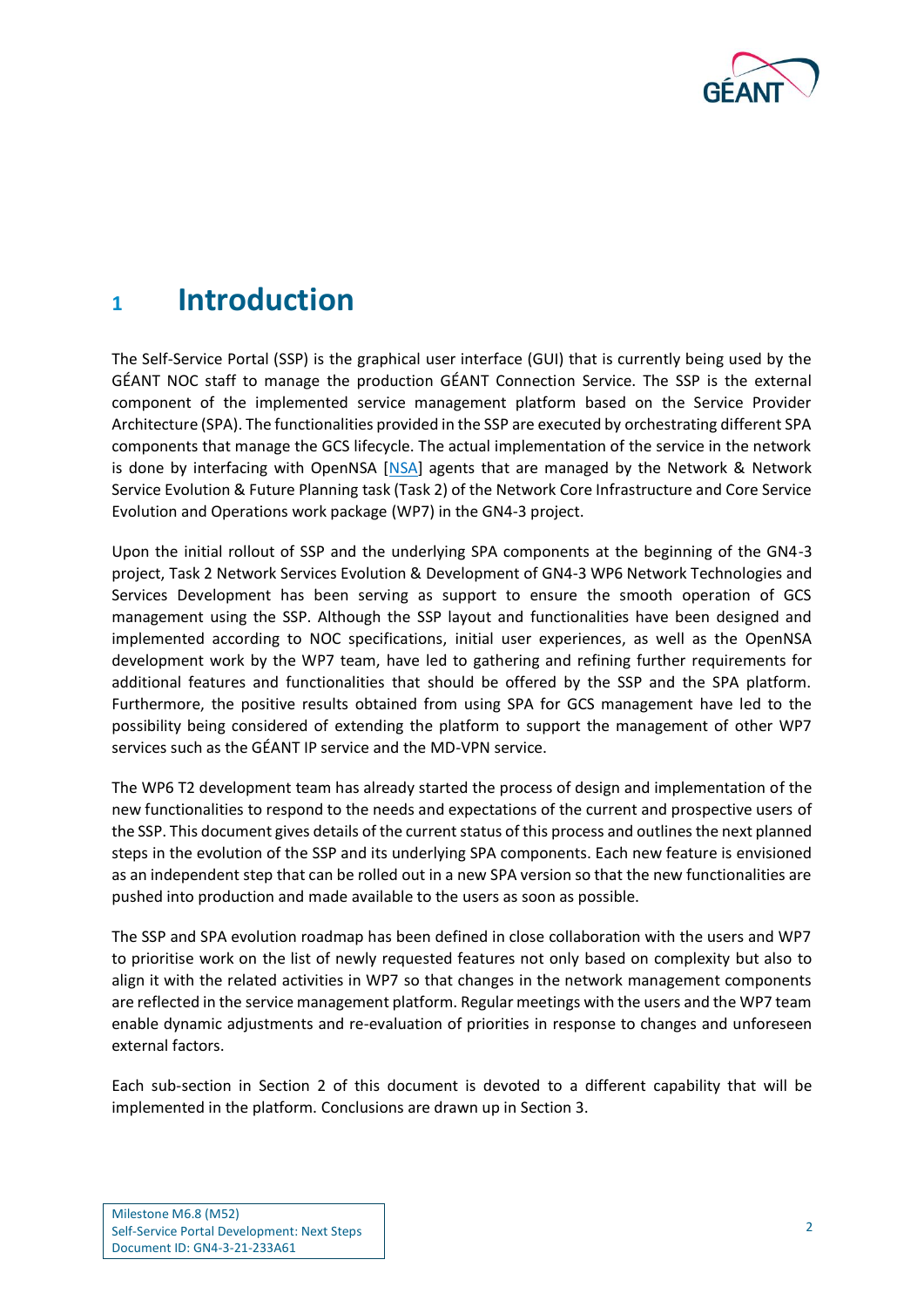

## <span id="page-4-0"></span>**<sup>2</sup> SSP and SPA Platform Evolution**

The current SSP version that is being used in production enables the management of the full GCS lifecycle, starting from ordering a new service through tracking the fulfilment process and service monitoring and ending with the termination of an active service. It also provides a view of the full resource inventory that stores the OpenNSA topology information as it is used by its agents.



<span id="page-4-1"></span>

To implement all these functionalities, the SSP relies on a number of SPA components (see [Figure 2.1\)](#page-4-1): an order management component that tracks the user orders for service-related actions; a customer relationship management (CRM) component that stores the user (i.e. customer) information and role; a service inventory that stores the information about each service instance; a resource inventory that stores the resources available in the network; and an orchestrator wherein the orchestration processes between different components are defined in the case of complex actions such as the orderto-fulfilment process. The SPA platform is designed to be fully compliant with the TM Forum Open Digital Architecture [\[ODA\]](#page-12-2) concepts and principles where all of its components are implemented as a standalone microservice that is reachable using a corresponding TM Forum Open API [\[TMFOA\]](#page-12-3). More information about each of the SPA components and the orchestration implementation can be found in GN4-3 deliverable *D6.6 Transforming Services with Orchestration and Automation* [\[D6.6\]](#page-12-4).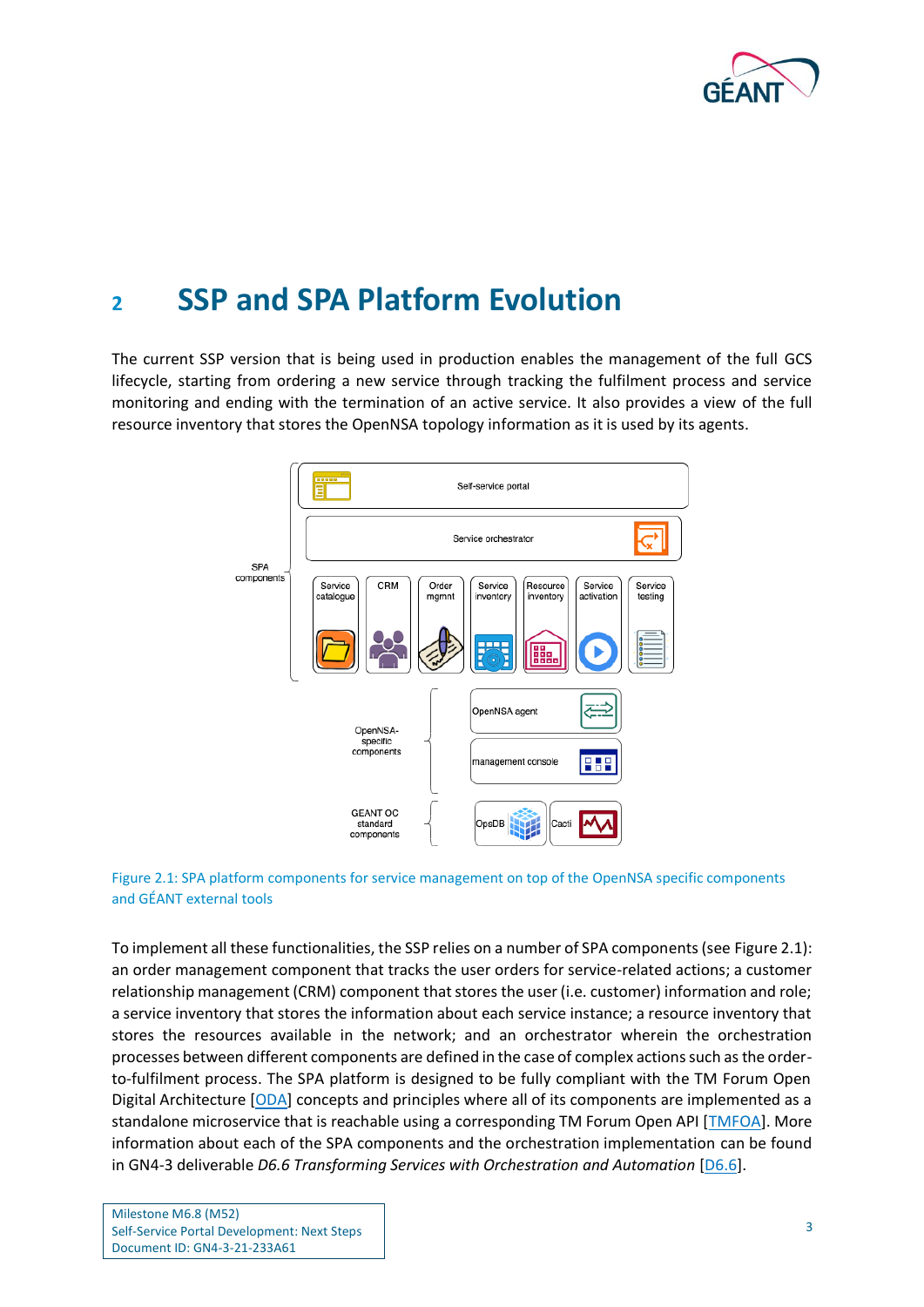

### <span id="page-5-0"></span>**2.1 Automated Topology Management**

In the original implementation of GCS, topology information was stored in two different components, the OpenNSA and the SPA Inventory. The reason for this data duplication was that before deployment of the service the OpenNSA application was used as an independent and standalone command-line tool with a built-in database. With the recent software development, the application is now integrated with the SPA platform that offers a component with functionalities for resources and service storage management with appropriate TMForum REST Open APIs [TMFOA]. This means that instead of topology information being stored in two locations that need to be synchronised, it can effectively be stored in a single location. Therefore, the SPA Inventory should store topology information and make it available via REST APIs to other components of the platform or authorised external entities.

The need for better topology management and the use of the SPA Inventory as a point of truth in GCS were discussed with the WP7 Task 2 and GÉANT Operations Centre teams. It was agreed that the first step should be to develop a graphical interface (called the Inventory GUI) within the SSP portal, presenting all available STPs with associated routers and interfaces (see [Figure 2.2\)](#page-5-1). The current production version of the SPA platform offers a read-only view of the topology. Its future evolution in terms of topology management will involve extending these capabilities.

|                                               |                                 | <b>HOME</b><br><b>SERVICES</b>                                       | <b>INVENTORY</b><br><b>HELP</b> | ROMAN.ŁAPACZ -         |                   |
|-----------------------------------------------|---------------------------------|----------------------------------------------------------------------|---------------------------------|------------------------|-------------------|
|                                               | SSP Admin Porta                 |                                                                      |                                 |                        |                   |
|                                               | Router                          | <b>Interface Name</b><br>$\checkmark$                                | $\checkmark$                    | <b>Text</b>            | ø<br>Q OFF        |
| Page 1 of 1 100 $\times$<br>First<br>$+$ Prev | $Next \rightarrow$<br>Last      |                                                                      |                                 |                        |                   |
| <b>Router</b>                                 | <b>Interface Name</b>           | <b>Inventory</b><br><b>STP Name</b>                                  | <b>Physical Interface</b>       | <b>Interface Speed</b> | <b>VLAN Range</b> |
| 1-ams-nl.gcs.geant.net:2019:topology          | geant-netherlight-expressroutes | 1-ams-nl.gcs.geant.net:2019:topology:geant-netherlight-expressroutes | $et-3/1/2$                      | 10000                  | 3750-4094         |
| 1-ams-nl.gcs.geant.net:2019:topology          | belnet-ap3-expressroutes        | 1-ams-nl.gcs.geant.net:2019:topology:belnet-ap3-expressroutes        | ae13                            | 1000                   | 4080-4093         |
| 1-ams-nl.gcs.geant.net:2019:topology          | ms_express_route_1              | 1-ams-nl.gcs.geant.net:2019:topology:ms_express_route_1              | ae21                            | 10000                  | $1 - 1024$        |
| 1-ams-nl.gcs.geant.net:2019:topology          | amstest                         | 1-ams-nl.gcs.geant.net:2019:topology:amstest                         | ge-0/3/7                        | 1000                   | 2-4000            |
| 1-dub-ie.gcs.geant.net:2019:topology          | dubtest                         | 1-dub-ie.gcs.geant.net:2019:topology:dubtest                         | ge-1/2/8                        | 1000                   | 2-4094            |
| 1-dub-ie.gcs.geant.net:2019:topology          | heanet-ap                       | 1-dub-ie.gcs.geant.net:2019:topology:heanet-ap                       | ae10                            | 10000                  | 4070-4094         |
| 1-dub2-ie.gcs.geant.net:2019:topology         | heanet-ap2                      | 1-dub2-ie.gcs.geant.net:2019:topology:heanet-ap2                     | ae10                            | 10000                  | 4070-4094         |
| 1-fra-de.gcs.geant.net:2019:topology          | ms_express_route_1              | 1-fra-de.gcs.geant.net:2019:topology:ms_express_route_1              | ae10                            | 10000                  | $2 - 1024$        |
| 1-fra-de.gcs.geant.net:2019:topology          | ms_express_route_2              | 1-fra-de.gcs.geant.net:2019:topology:ms express route 2              | ae31                            | 10000                  | 2-1024            |
| 1-gen-ch.gcs.geant.net:2019:topology          | garr-ap2                        | 1-gen-ch.gcs.geant.net:2019:topology:garr-ap2                        | ae12                            | 10000                  | 4070-4094         |
| 1-gen-ch.gcs.geant.net:2019:topology          | cern-lhcone-2-expressroute      | 1-gen-ch.gcs.geant.net:2019:topology:cern-lhcone-2-expressroute      | ae21                            | 10000                  | 496-550           |
| 1-gen-ch.gcs.geant.net:2019:topology          | cern-lhcone-expressroute        | 1-gen-ch.gcs.geant.net:2019:topology:cern-lhcone-expressroute        | ae10                            | 10000                  | 496-550           |

#### <span id="page-5-1"></span>Figure 2.2: Inventory GUI in the SSP portal (screenshot from GCS)

The next step will be to add functionalities to make changes in the topology information. The authorised portal user should be able to add, modify or remove routers, interfaces and STPs in GCS (until now, each topology update operation required manual modifications of special topology text files in OpenNSA and modifications in the SPA Inventory executed with the REST API). These functionalities have been developed in a new version of the Inventory GUI and have passed all tests in a development testbed environment (see [Figure 2.3\)](#page-6-1). They will be added to GCS when the WP7 team has completed an update of the Management Station application that is one of its components. This application must accept notifications about topology updates in the SPA Inventory and forward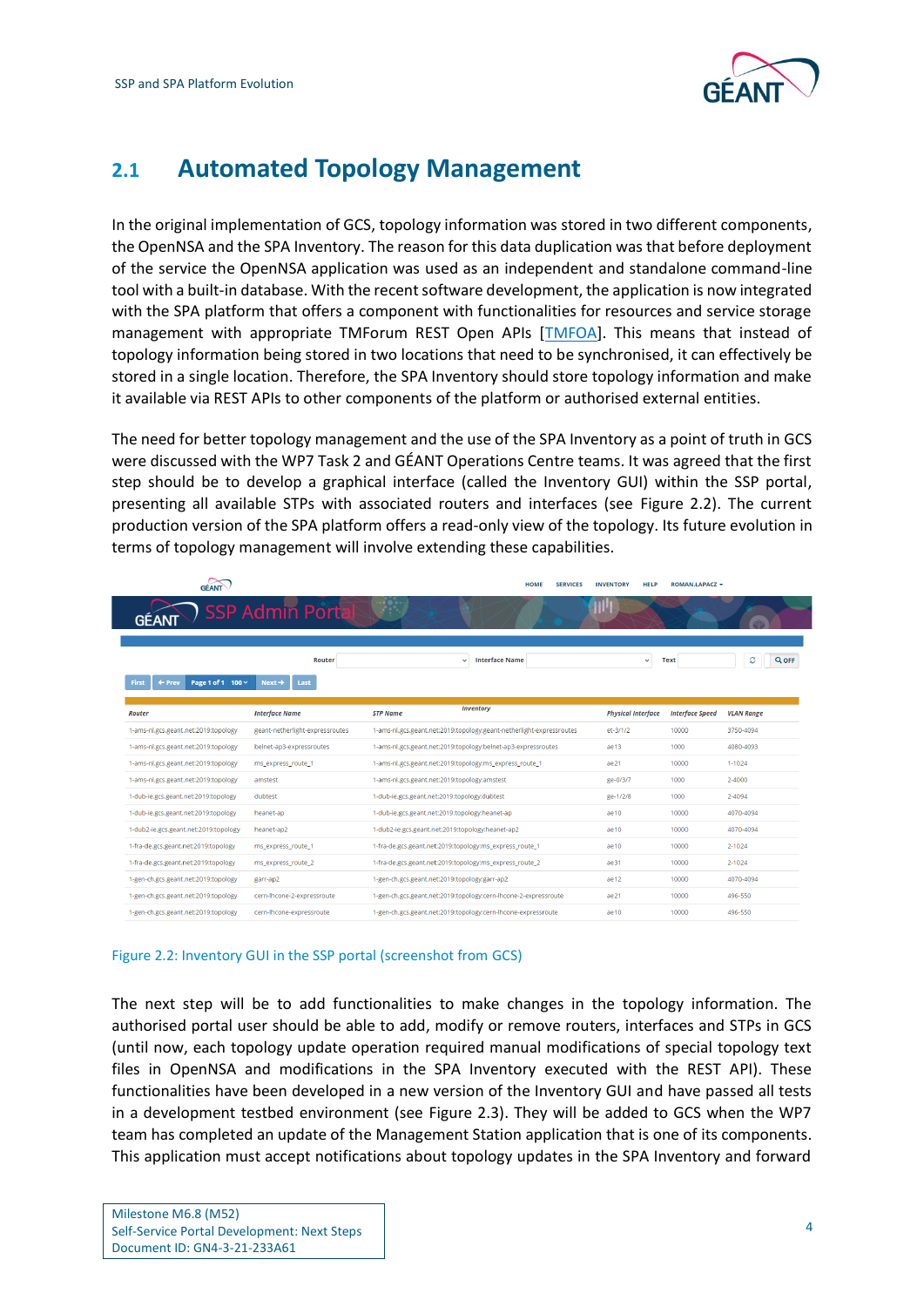

this information to the OpenNSA agents. It is expected that this work will be completed within the next few weeks.

|                                                        | <b>GÉANT</b>          |                                   |           | <b>HOME</b><br><b>INVENTORY</b><br><b>SERVICES</b> | <b>HELP</b><br>ROMAN.ŁAPACZ -         |                      |                      |
|--------------------------------------------------------|-----------------------|-----------------------------------|-----------|----------------------------------------------------|---------------------------------------|----------------------|----------------------|
| <b>GÉANT</b>                                           | SSP Admin Porta       | $\mathbb{R}^{\bullet}$            |           | 414                                                |                                       |                      |                      |
|                                                        |                       |                                   |           |                                                    |                                       |                      |                      |
| $Next +$ Last<br>First<br>Page 1 of 1 10 v<br>$+$ Prev |                       |                                   |           | Router                                             | <b>Interface Name</b><br>$\checkmark$ | Text<br>$\checkmark$ | ø<br>Q OFF           |
| <b>ADD INTERFACES</b>                                  |                       |                                   | Inventory |                                                    |                                       |                      |                      |
| Router                                                 | <b>Interface Name</b> | <b>STP Name</b>                   |           | <b>Physical Interface</b>                          | <b>Interface Speed</b>                | <b>VLAN Range</b>    | <b>Actions</b>       |
| lab1.nsi.new.lab.topology                              | $mx1 - 1 - 7$         | lab1.nsi.new.lab:topology:mx1-1-7 |           | ge-1/1/7                                           | 1000                                  | $2 - 1000$           |                      |
| 2.nsi.new.lab.topology                                 | $mx1 - 1 - 7$         | lab2.nsi.new.lab:topology:mx1-1-7 |           | ge-1/1/7                                           | 1000                                  | $2 - 1000$           | ■∥                   |
| 4.nsi.new.lab.topology                                 | $mx1 - 1 - 7$         | lab4.nsi.new.lab:topology:mx1-1-7 |           | ge-1/1/7                                           | 1000                                  | $2 - 1000$           |                      |
| 5.nsi.new.lab.topology                                 | $mx1 - 1 - 7$         | lab5.nsi.new.lab:topology:mx1-1-7 |           | ge-1/1/7                                           | 1000                                  | $2 - 1000$           | $\hat{\mathbb{E}}$ / |

#### <span id="page-6-1"></span>Figure 2.3: Inventory GUI with topology modification functionalities (screenshot from the testbed)

The WP6 Task 2 team will extend the REST API of the SPA Inventory for sending a message to the WP7 Management Station (which notifies OpenNSA) when the topology information is updated. The extension will be compliant with the notification pattern used in TM Forum Open APIs. It is expected that WP7 will adjust their tools (Management Station and OpenNSA) by the end of Q2 2021.

Once the topology update notification functionality in the WP7 Management Station has been implemented, authorised users in GCS will no longer need to manually update the topology inside OpenNSA. Instead, the topology information will be automatically fetched from the SPA Inventory.

The WP7 Task 2 team considered two possible solutions for implementing this approach. The first of these was to implement the TM Forum Open API in OpenNSA and use a REST GET method to fetch the necessary information. The second option was to recreate a new topology inside OpenNSA based on topology information fetched from the SPA Inventory right after a topology update notification is received by the Management Station. WP7 Task 2 has opted to proceed with the second solution, supported by the SPA Inventory.

### <span id="page-6-0"></span>**2.2 Policy Management Implementation**

In the current SSP version, the GÉANT NOC team has full administrative access to all exposed SSP functionalities. One of the planned developments in the evolution of GCS is to expose service management to users outside the NOC. However, in this case access to functionalities and information should be carefully managed depending on the user's role and affiliation and other service-related parameters such as STP groups.

In order to add the policy management functionality, the WP6 Task 2 team decided to integrate the SPA platform with an existing well-known rule management solution called Drools [\[BRMS\]](#page-12-5). As a proof of concept two rules have been defined and successfully tested in a testbed environment:

- A user can use STPs in the E-Line service only from a certain group.
- A user can create only a limited number of circuit reservations.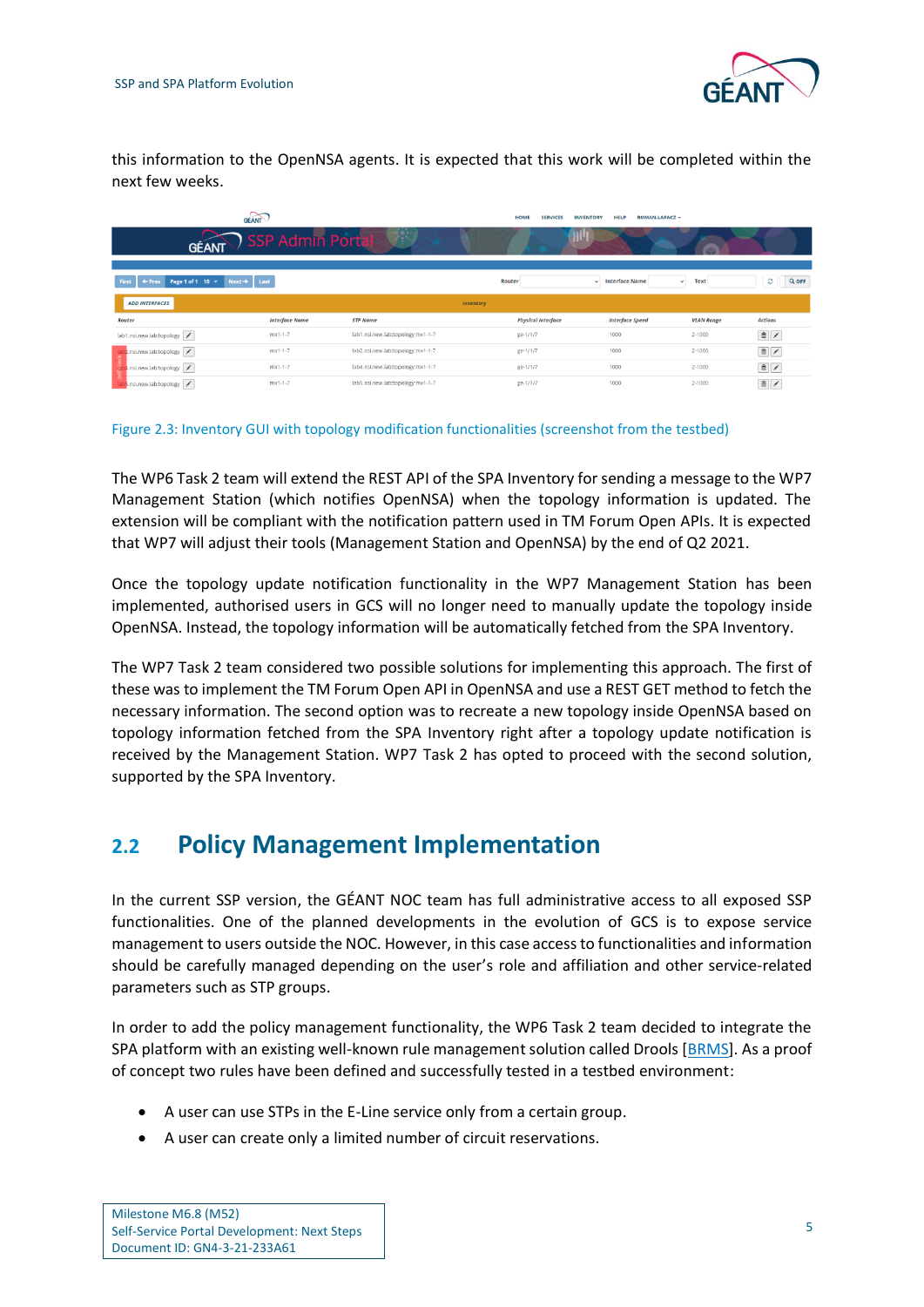

In 2020, the WP7 team requested a simple policy management functionality in GCS with the following rules:

- Users with the role TEST can create a new circuit with STPs belonging to the TEST group.
- Users with the role ADMIN do not have any restrictions.

Both rules have been added to GCS. Work on policies will continue to define new more advanced rules as per WP7 requirements.

### <span id="page-7-0"></span>**2.3 Service Testing**

The service testing functionality requested by WP7 Task 2 for regular service verification has been developed as a standalone application and is part of the SPA platform for GCS.

The GCS implementation comprises multiple components running on different virtual machines (VMs) so there is a risk that any faulty behaviour of one of these elements may impact the whole service. Also, monitoring system parameters for each VM and communication between components may not detect specific issues or failures. Thus, an additional service test component has been added to the platform to provide the means to test GCS management functionalities on-demand or at regular time intervals.

The implemented application checks the service from the user's point of view. It automatically logs in to the portal, creates a new test circuit and then terminates it after a predefined period of time. This last action sends a report message to the service administrator via email or a Slack channel (depending on the configuration) [\[CMPL\]](#page-12-6), containing details about the circuit creation and termination and their success or failure status. In case of failure, the application sends a screenshot of the portal for further analysis. Moreover, to address one of the requirements specified by WP7, the occurrence of a failure pauses the application so as to give the service administrators time to resolve the problem. Regular testing may be restarted by sending a predefined message via the REST API.

The next steps in the development of the service testing functionalities will be to provide on-demand tests in addition to regularly scheduled testing. This will enable users to test the service functionality at any moment as per their needs. For these purposes, the development team has been investigating the standardised TM Forum Service Test Management Open API [\[STM\]](#page-12-7) that can be used to manage the on-demand testing feature. The initial design and capabilities of this functionality have been verified in a development environment. Over the next period, the team will continue implementation and testing to deploy a new version of the service test component in accordance with the requirements to automate testing tasks and verify GCS at any time. Further consultations with WP7 are needed to decide how to integrate the on-line testing with the SSP or a selected monitoring suite.

## <span id="page-7-1"></span>**2.4 Platform Integration with eduGAIN**

Initially, the GÉANT NOC users logged in to the SSP with user credentials created within the Django Content Management System [\[DCMS\]](#page-12-8) that forms the basis for the development of the SSP.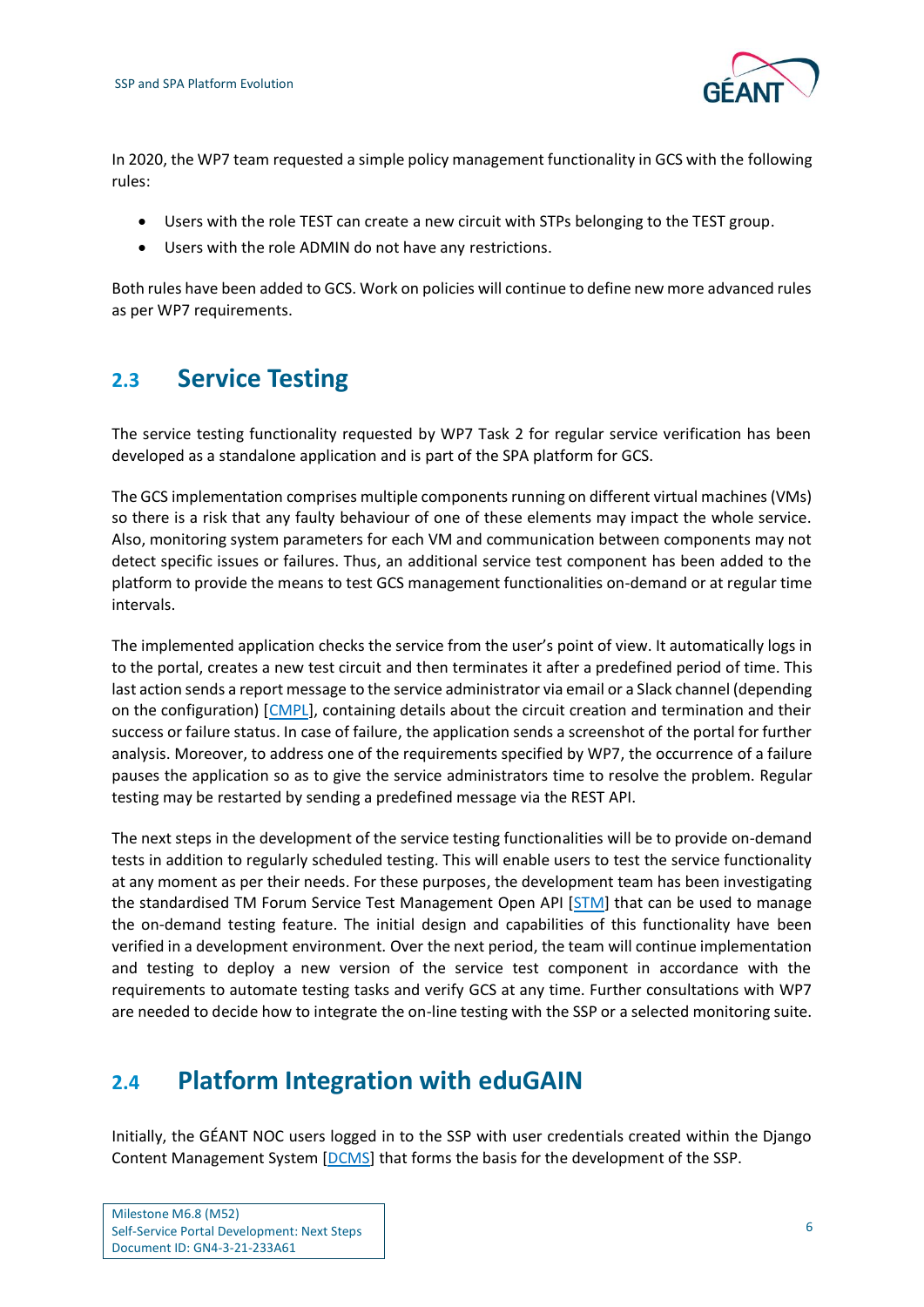

While these user accounts are still available and maintained in coordination with the NOC team, they are now considered fail-over users that can be used to access the portal in case the Single Sign-On (SSO) service fails. The NOC users have requested the integration of the SSP with the eduGAIN [\[GEGS\]](#page-12-9) service that is being used as the SSO service for all GÉANT related services and tools. In this way, they gain seamless access to the SSP for GCS management using their existing eduGAIN credentials.

The implementation of the SSO integration has been done by adding an Authentication and Authorisation (AA) component to the SSP that forwards all authentication requests to the eduGAIN proxy server. If the authentication process is successful, i.e. the supplied credentials are recognised by eduGAIN, the authorisation process continues where the AA component contacts the SPA CRM component to ensure that the authenticated user is allowed to use the SSP and to check the role that is associated with the user. Only existing users with an admin role are allowed full access and complete GCS management functionalities.

The support and implementation of eduGAIN-based SSO are being revisited for the new SSP version that is planned to be released into production soon. The new release will also include upgrades of the underlying operating system that requires an updated version of the eduGAIN component because of library dependencies.

## <span id="page-8-0"></span>**2.5 Platform Extensions for the GÉANT IP Service**

The GÉANT NOC engineers are planning to enhance the current implementation of the GÉANT IP service [\[GIP\]](#page-12-10) so that the service is based on the notion of golden configuration [\[OGC\]](#page-12-11) files that reflect the desired network configuration at any moment in time. The network engineers are currently working on the automated implementation of the golden configuration notion using Salt (SaltStack) [\[SS\]](#page-12-12) as an infrastructure configuration automation engine.

The information defined as the golden configuration will be pushed to all networking devices with the help of SaltStack. The engine will continuously monitor this and intervene if the configuration on the networking devices does not correspond to the golden configuration, as shown in [Figure 2.4.](#page-9-1)

The integration of this work with the SPA components is envisioned to be carried out in several incremental steps. In the current phase, the WP6 T2 team is working closely with the network engineers to design the detailed specification for all of the resources and resource-facing services that are needed to implement the GÉANT IP service. The complete schema of these specifications will then be used to extend the current service and resource SPA inventory so that it can be extended to take over the role of single point of truth for the GÉANT IP service as well.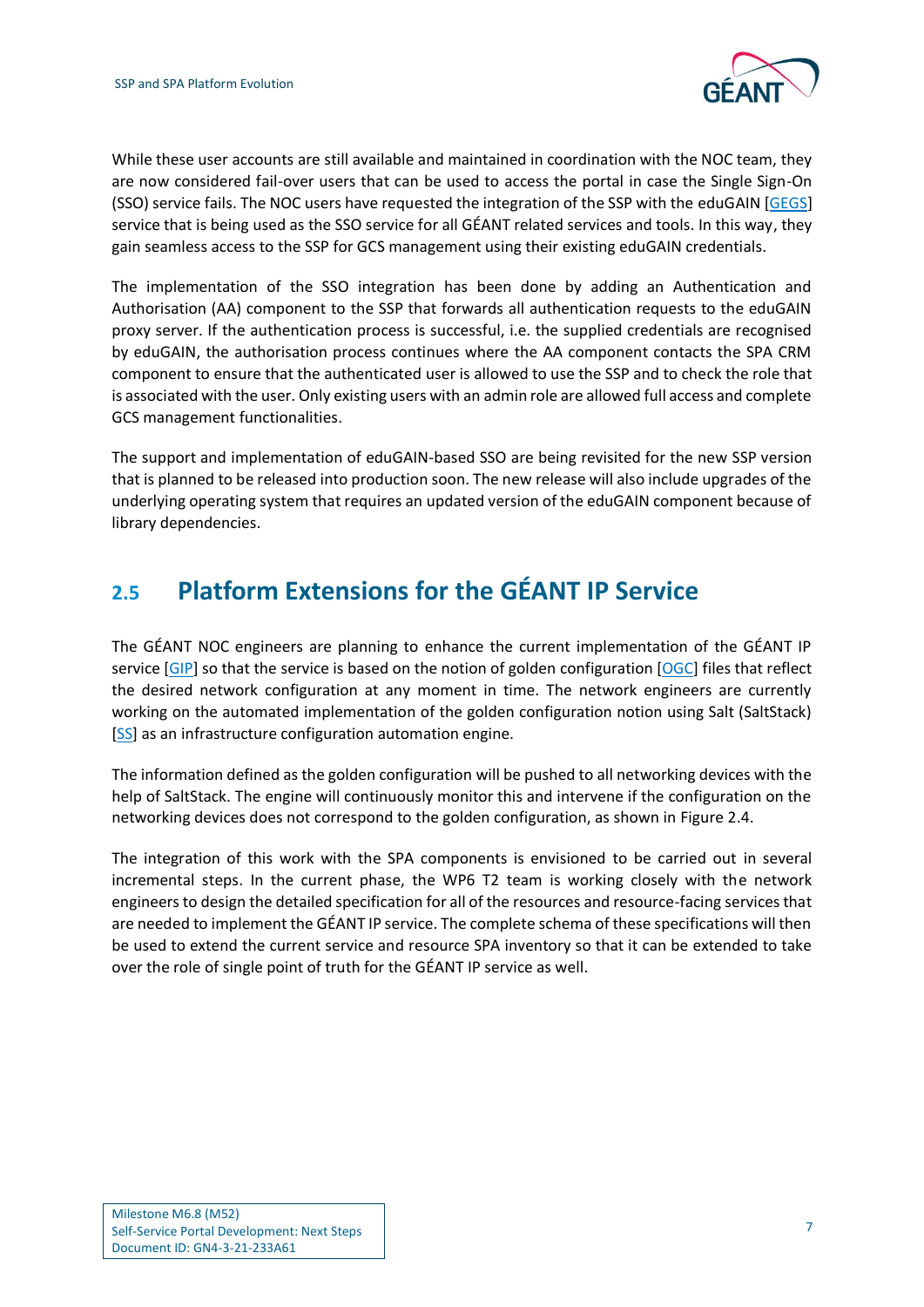



<span id="page-9-1"></span>Figure 2.4: SPA platform integration with SaltStack for implementing the GÉANT IP golden configuration

In the next phase, the SSP inventory GUI will be extended with the functionalities required to view the resources related to the GÉANT IP service. The information in the inventory will also be used by the automation engine to build the necessary internal inventory information.

Following this, the design and implementation of the GÉANT IP service management processes that are to be handled by the SPA orchestrator will start along with the design of the complete service specification. Based on these processes the SSP will then be extended to enable the desired GÉANT IP service management functionalities and the view of the status of all GÉANT IP service instances.

## <span id="page-9-0"></span>**2.6 Platform Extensions for the GÉANT MD-VPN Service**

In collaboration with WP7, the WP6 T2 development team has started working on extending the SPA platform's components to enable it to store all information related to the MD-VPN service [\[GVPN\]](#page-12-13), such as resources, related party information and service instances.

After careful examination of the data model used for the current MD-VPN inventory implementation, the team identified that the data stored in the SPA platform should be distributed in both the inventory and the CRM. The inventory will be used to store all resources and service-specific parameters, while the CRM should store the party related information describing who owns the service instances and who maintains the distributed resources and their configuration, as well as information about the service providers and the relationship between these parties. It was concluded that the current Customer Management API used to access the information stored in the CRM is not sufficient to deal with the hierarchical representation of the party information needed for MD-VPN, and thus an investigation of the Party Management API has started to ensure that this interface can provide access to all relevant information.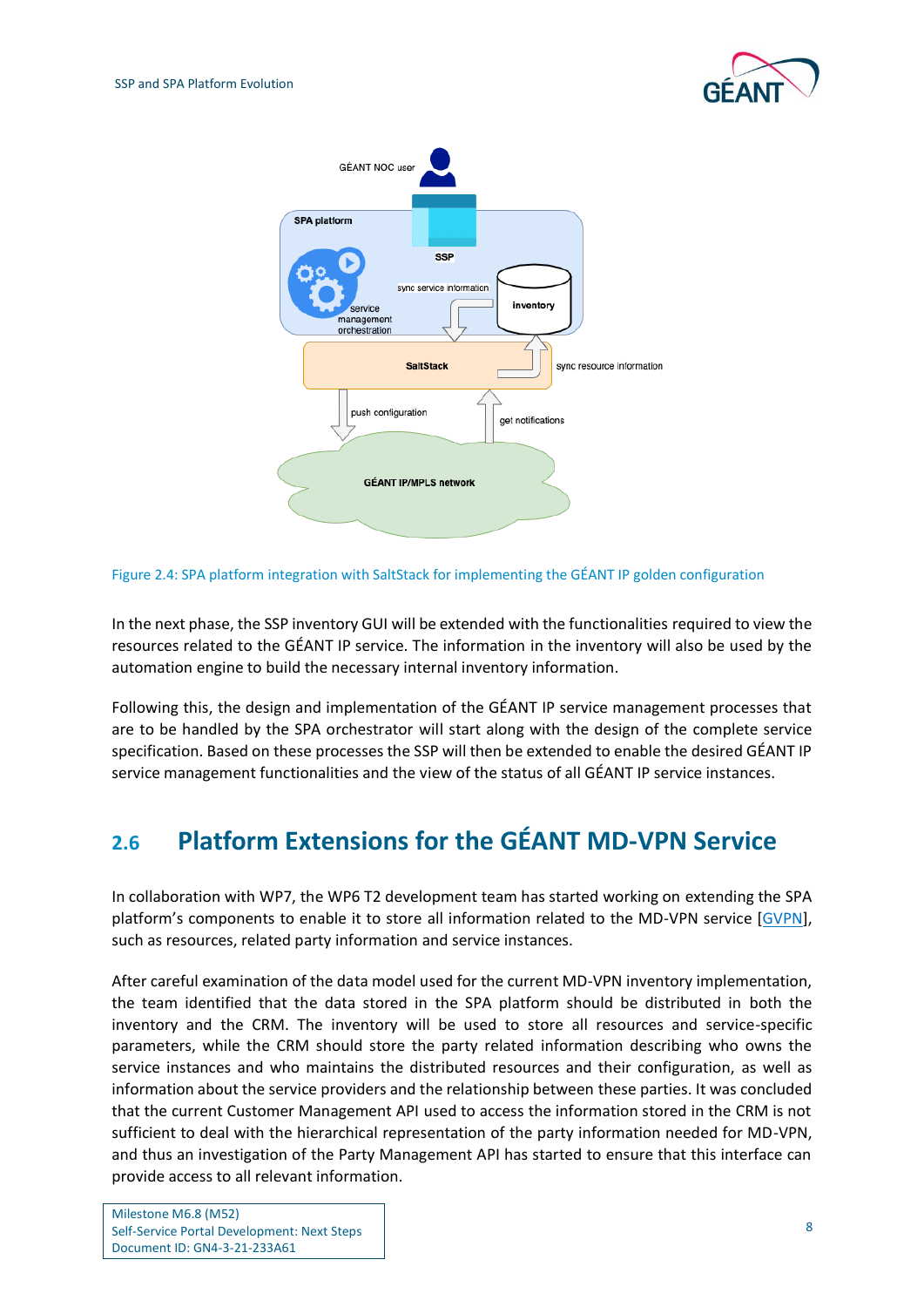

The work on extending the CRM and the inventory to enable them to store all data related to the MD-VPN is in progress. Once the extension is completed, the WP7 team will proceed with migration from the current MD-VPN service inventory, by building a new application layer that will interface with the SPA components to fetch the information and present it in the MD-VPN GUI.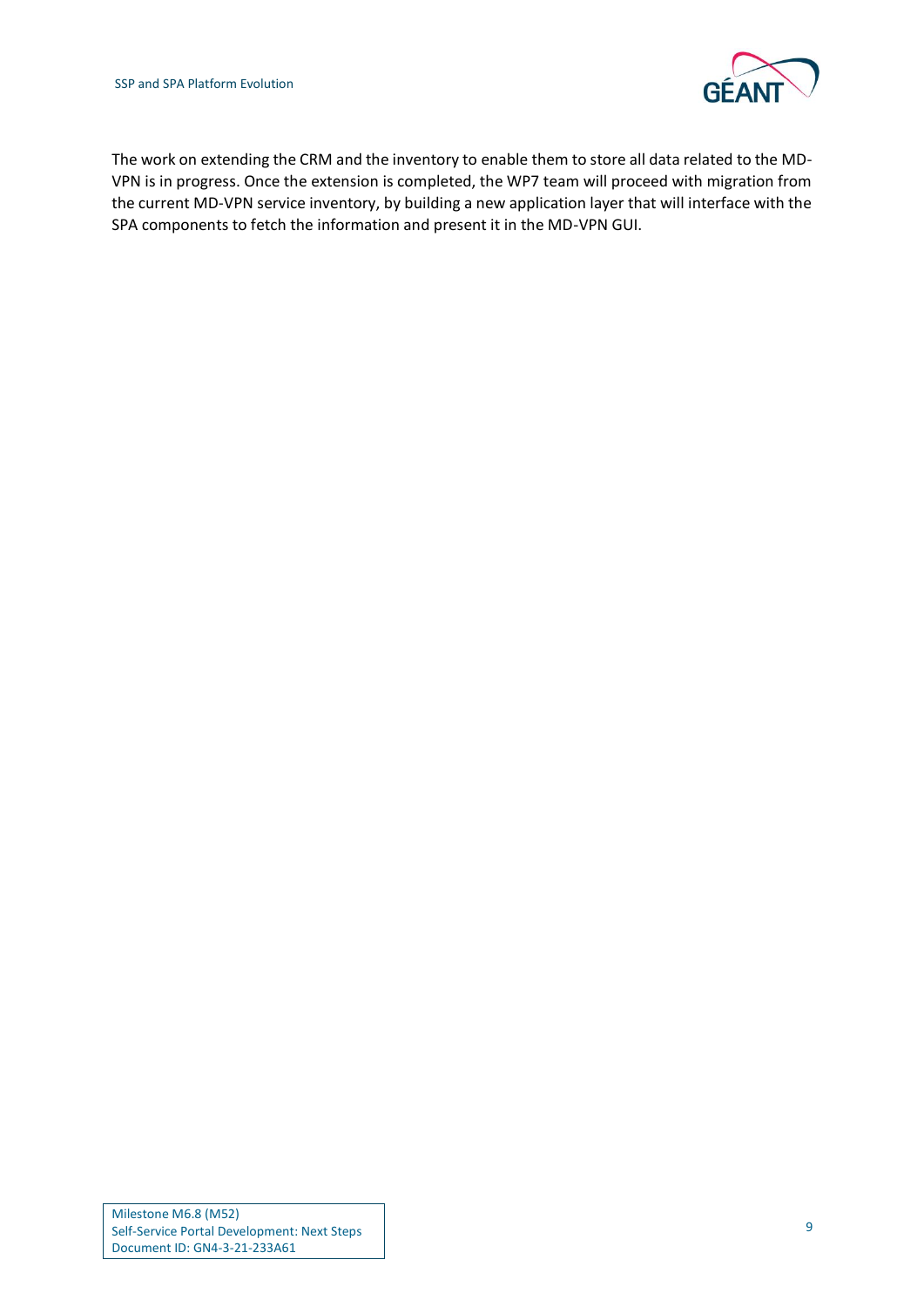

## <span id="page-11-0"></span>**<sup>3</sup> Conclusions**

Based on the GÉANT network engineers' requirements and in close collaboration with WP7 T2, the SPA platform implementation being conducted by the development team in WP6 T2 is continuously being extended with new functionalities. All the platform's new features are rolled out in production incrementally according to the priorities defined by the users.

The flexibility of the architecture and the positive experience with the management of GCS have led to current efforts at aiming to reuse the SPA componentsfor the management of other GÉANT services such as the GÉANT IP service and the MD-VPN service.

The WP6 T2 team is currently working on several additions and enhancements as part of the identified roadmap for the future evolution of the SPA platform. In addition to the newly added components and features, the existing implementation also requires regular updates and enhancements so that it can keep pace with the current trends in the development of digital platforms based on microservices and related technologies such as containers. For example, in the last year there have been major releases of new versions of the TM Forum Open APIs specification that entail significant changes in the data model and approach to service and resource specification.

The development team will continue with its incremental approach to the improvement of the SPA platform, while at the same adjusting the SPA evolution roadmap to respond to the requirements and priorities of the users.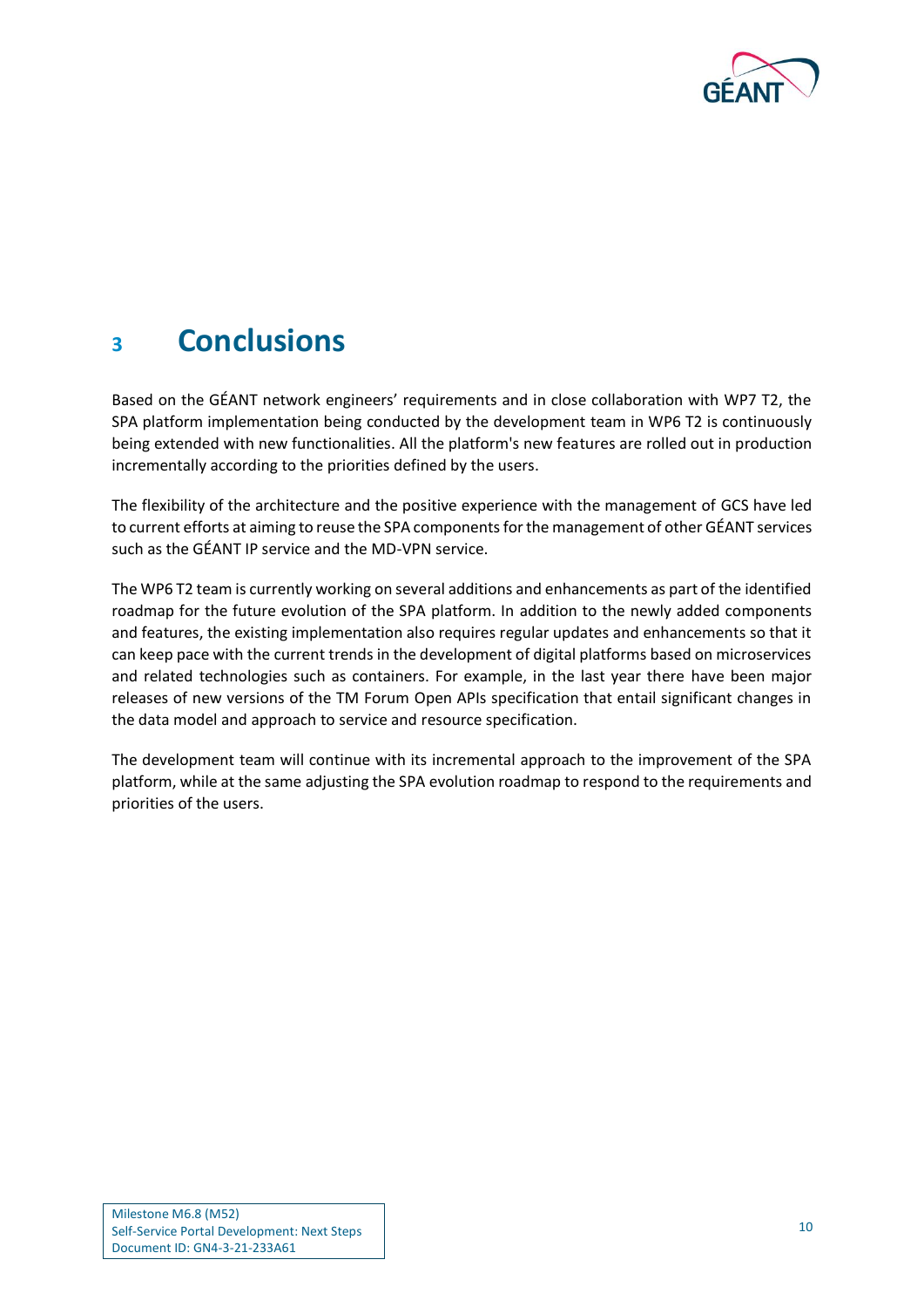

# <span id="page-12-0"></span>**References**

<span id="page-12-13"></span><span id="page-12-12"></span><span id="page-12-11"></span><span id="page-12-10"></span><span id="page-12-9"></span><span id="page-12-8"></span><span id="page-12-7"></span><span id="page-12-6"></span><span id="page-12-5"></span><span id="page-12-4"></span><span id="page-12-3"></span><span id="page-12-2"></span><span id="page-12-1"></span>

| [NSA]        | <b>OpenNSA wiki documentation</b>                                   |
|--------------|---------------------------------------------------------------------|
| [ODA]        | <b>TM Forum Open Digital Architecture</b>                           |
| [TMFOA]      | TM Forum Open APIs specification available on GitHub                |
| [D6.6]       | GN4-3 D6.6. Transforming Services with Orchestration and Automation |
| [BRMS]       | <b>Business Rules Management System Drools</b>                      |
| [CMPL]       | <b>SLACK Communication Platform</b>                                 |
| [STM]        | <b>TMF 653 Service Test Management</b>                              |
| [DCMS]       | Django Content Management System                                    |
| [GEGS]       | <b>GÉANT eduGAIN Service</b>                                        |
| [GIP]        | <b>GÉANT IP Service</b>                                             |
| [OGC]        | <b>Oracle Documentation - Golden Configuration</b>                  |
| [SS]         | SaltStack based open source Salt project                            |
| [GVPN]       | <b>GÉANT MD-VPN Service</b>                                         |
| [GTS]        | <b>GÉANT Testbed Service</b>                                        |
| <b>[VPS]</b> | <b>Pulse Secure SSL-VPN solution</b>                                |